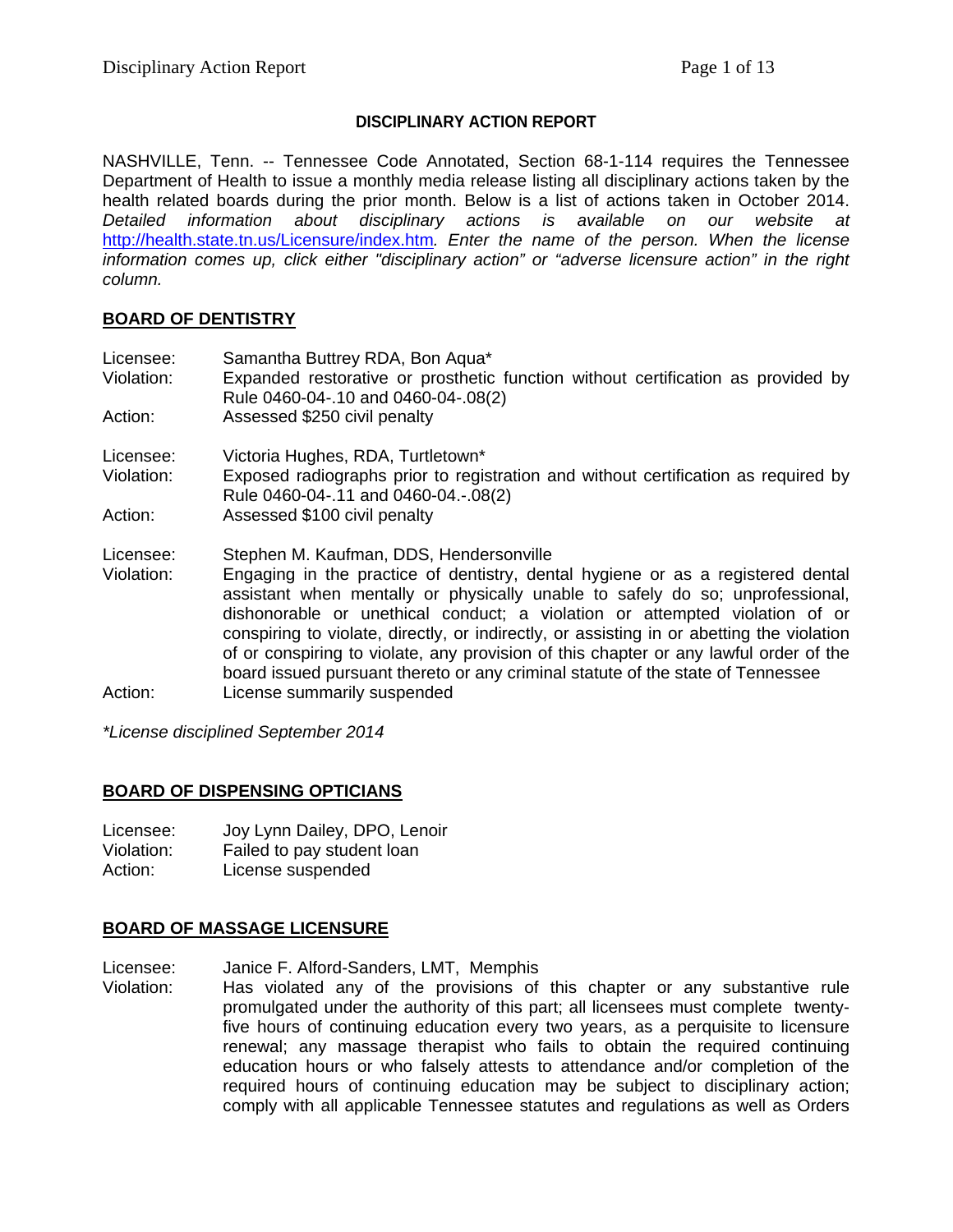issued by the Board pursuant to its disciplinary and/or declaratory order authority; and consistently maintain and improve professional knowledge and competence, striving for professional excellence through regular assessment of personal professional strengths and weaknesses and through continued educational training; is guilty of fraud in the practice of massage or fraud or deceit in the licensee's admission to the practice of massage

Action: License placed on probation with terms; assessed \$200 civil penalty, plus costs not to exceed \$1,000

#### Licensee: Jie Allen, LMT, Antioch

Violation: Has violated any of the provisions of this chapter or any substantive rule promulgated under the authority of this part; any massage therapists who fails to obtain the required continuing education hours or who falsely attests to attendance and/or completion of the required hours of continuing education may be subject to disciplinary action; comply with all applicable Tennessee statutes and regulations as well as Orders issued by the Board pursuant to its disciplinary and/or declaratory order authority; and consistently maintain and improve professional knowledge and competence, striving for professional excellence through regular assessment of personal professional strengths and weaknesses and through continued educational training; is guilty of fraud in the practice of massage or fraud or deceit in the licensee's admission to the practice of massage

Action: License placed on probation with terms; assessed \$1550 civil penalty, plus costs not to exceed \$1,000

#### Licensee: Rebecca A. Beckman, LMT, Lawrenceburg

- Violation: Has violated any of the provisions of this chapter or any substantive rule promulgated under the authority of this part; any massage therapists who fails to obtain the required continuing education hours or who falsely attests to attendance and/or completion of the required hours of continuing education may be subject to disciplinary action; comply with all applicable Tennessee statutes and regulations as well as Orders issued by the Board pursuant to its disciplinary and/or declaratory order authority; and consistently maintain and improve professional knowledge and competence, striving for professional excellence through regular assessment of personal professional strengths and weaknesses and through continued educational training; is guilty of unethical or unprofessional conduct
- Action: License officially recognized as retired; shall not apply for reactivation of license until practitioner has complied with terms of order; assessed \$2,050 civil penalty, plus costs not to exceed \$200

Licensee: Steve R. Cate, LMT, Sevierville

Violation: Has violated any of the provisions of this chapter or any substantive rule promulgated under the authority of this part; all licensees must complete twentyfive hours of continuing education every two years, as a perquisite to licensure renewal; any massage therapist who fails to obtain the required continuing education hours or who falsely attests to attendance and/or completion of the required hours of continuing education may be subject to disciplinary action; comply with all applicable Tennessee statutes and regulations as well as Orders issued by the Board pursuant to its disciplinary and/or declaratory order authority; and consistently maintain and improve professional knowledge and competence, striving for professional excellence through regular assessment of personal professional strengths and weaknesses and through continued educational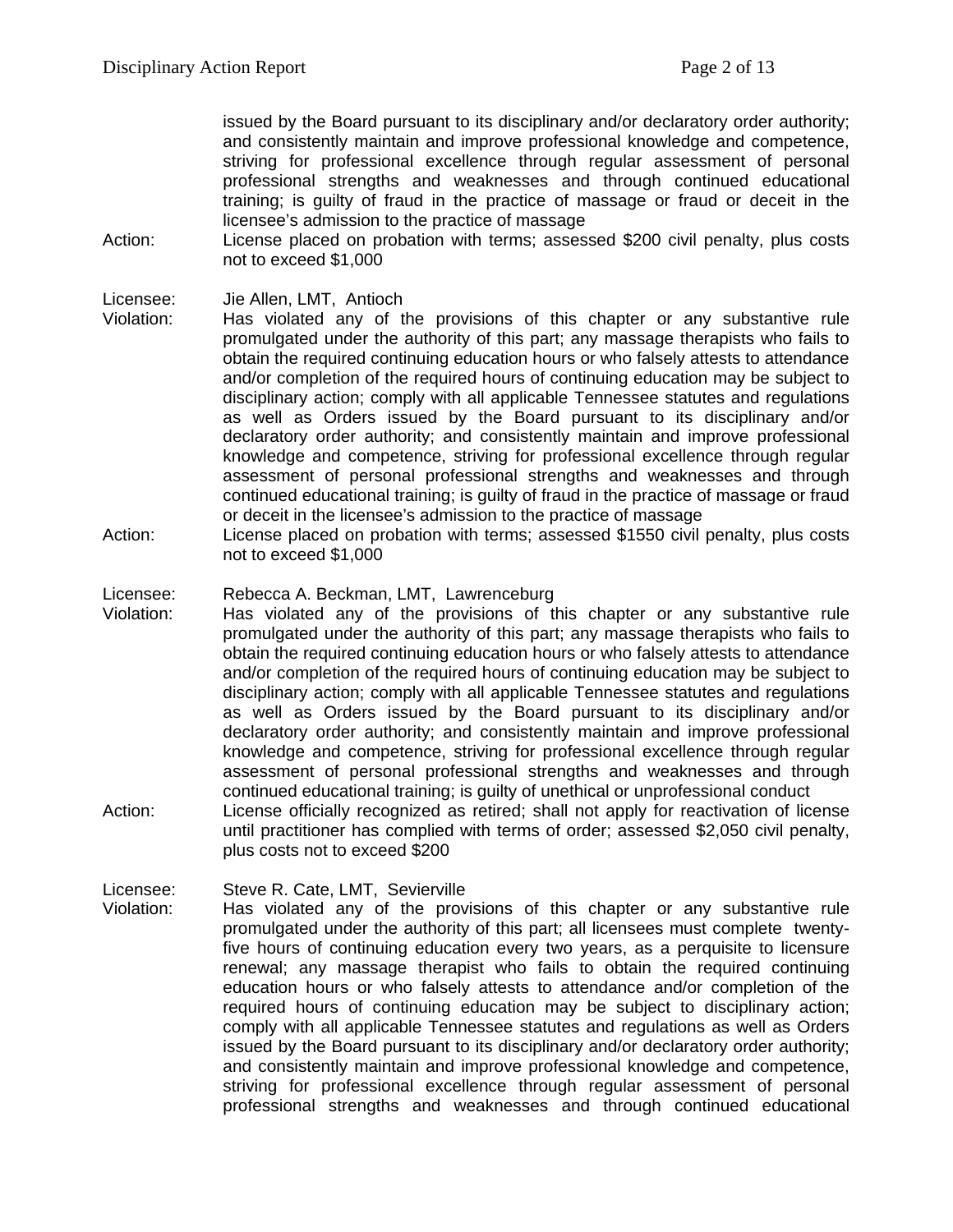training; is guilty of fraud in the practice of massage or fraud or deceit in the licensee's admission to the practice of massage

Action: License placed on probation with terms; assessed \$1,550 civil penalty, plus costs not to exceed \$1,000

Licensee: Chasiti N. Conroy, LMT, Antioch

- Violation: Has violated any of the provisions of this chapter or any substantive rule promulgated under the authority of this part; all licensees must complete twentyfive hours of continuing education every two years, as a perquisite to licensure renewal any massage therapist who fails to obtain the required continuing education hours or who falsely attests to attendance and/or completion of the required hours of continuing education may be subject to disciplinary action; comply with all applicable Tennessee statutes and regulations as well as Orders issued by the Board pursuant to its disciplinary and/or declaratory order authority; and consistently maintain and improve professional knowledge and competence, striving for professional excellence through regular assessment of personal professional strengths and weaknesses and through continued educational training; is guilty of fraud in the practice of massage or fraud or deceit in the licensee's admission to the practice of massage
- Action: License placed on probation with terms; assessed \$1,550 civil penalty, plus costs not to exceed \$1,000

Licensee: Armen J. Demerdjian, LMT, Chattanooga<br>Violation: Has violated any of the provisions of

- Has violated any of the provisions of this chapter or any substantive rule promulgated under the authority of this part; all licensees must complete twentyfive hours of continuing education every two years as a perquisite to licensure renewal; any massage therapist who fails to obtain the required continuing education hours or who falsely attests to attendance and/or completion of the required hours of continuing education may be subject to disciplinary action; comply with all applicable Tennessee statutes and regulations as well as Orders issued by the Board pursuant to its disciplinary and/or declaratory order authority; and consistently maintain and improve professional knowledge and competence, striving for professional excellence through regular assessment of personal professional strengths and weaknesses and through continued educational training
- Action: License placed on probation with terms; assessed \$1,350 civil penalty, plus costs not to exceed \$200

Licensee: Bethany D. Dillard, LMT, Chattanooga Violation: Has violated any of the provisions of this chapter or any substantive rule promulgated under the authority of this part; all licensees must complete twentyfive hours of continuing education every two years, as a perquisite to licensure renewal any massage therapist who fails to obtain the required continuing education hours or who falsely attests to attendance and/or completion of the required hours of continuing education may be subject to disciplinary action; comply with all applicable Tennessee statutes and regulations as well as Orders issued by the Board pursuant to its disciplinary and/or declaratory order authority; and consistently maintain and improve professional knowledge and competence, striving for professional excellence through regular assessment of personal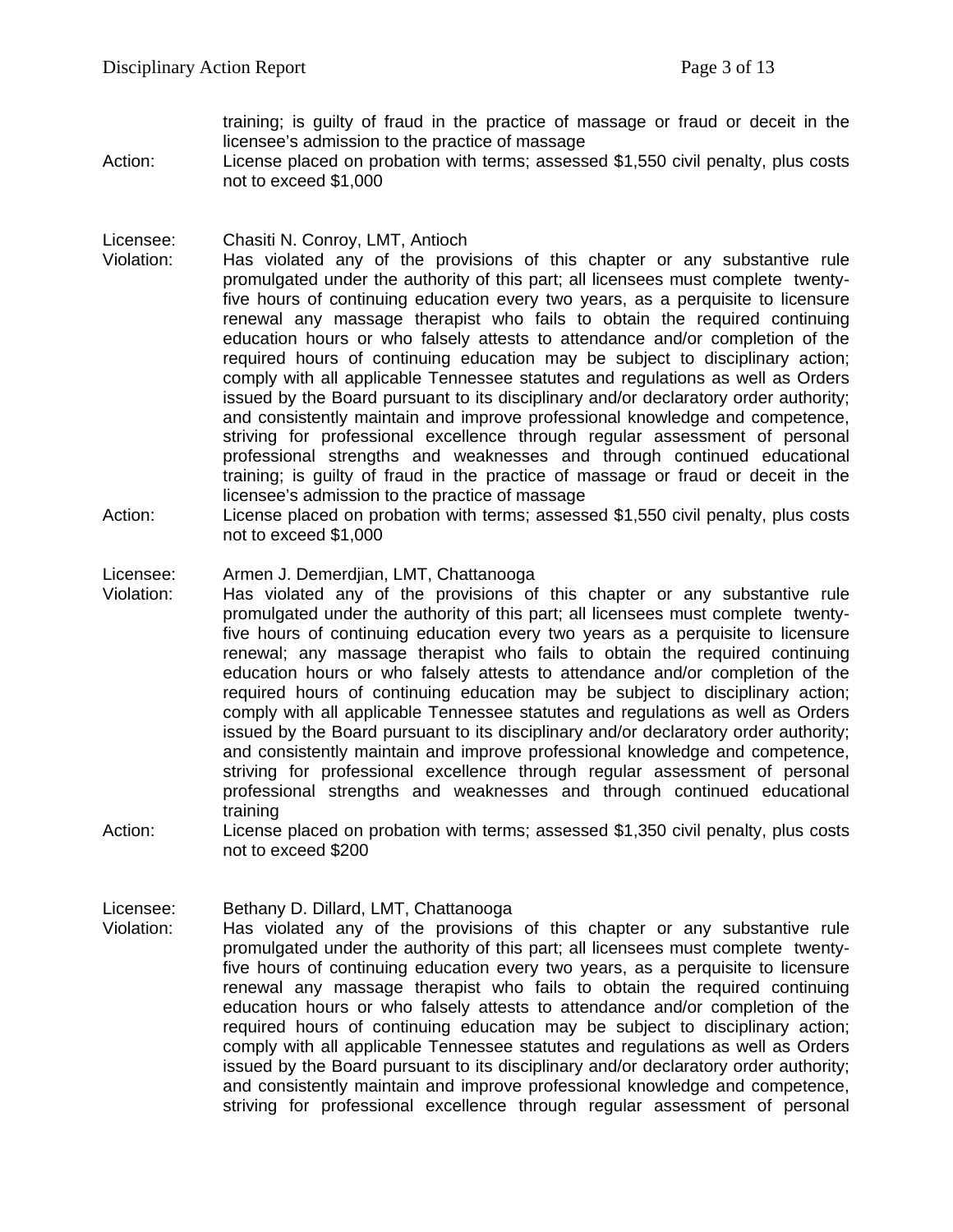professional strengths and weaknesses and through continued educational training;

Action: License placed on probation with terms; assessed \$675.00 civil penalty

Licensee: Katherine Dyas, LMT, Nashville

Violation: Has been convicted in a court of competent jurisdiction of an offense that constitutes a felony or a misdemeanor under the laws of this state Action: License reprimanded

Licensee: Tawyna G. Eady, LMT, Smyrna

- Violation: Has violated any of the provisions of this chapter or any substantive rule promulgated under the authority of this part; all licensees must complete twentyfive hours of continuing education every two years, as a perquisite to licensure renewal any massage therapist who fails to obtain the required continuing education hours or who falsely attests to attendance and/or completion of the required hours of continuing education may be subject to disciplinary action; comply with all applicable Tennessee statutes and regulations as well as Orders issued by the Board pursuant to its disciplinary and/or declaratory order authority; and consistently maintain and improve professional knowledge and competence, striving for professional excellence through regular assessment of personal professional strengths and weaknesses and through continued educational training
- Action: License placed on probation with terms; assessed \$775 civil penalty, plus costs not to exceed \$1,000

Licensee: Katrina L. Ferguson, LMT, Cordova

- Violation: Has violated any of the provisions of this chapter or any substantive rule promulgated under the authority of this part; all licensees must complete twentyfive hours of continuing education every two years, as a perquisite to licensure renewal; any massage therapist who fails to obtain the required continuing education hours or who falsely attests to attendance and/or completion of the required hours of continuing education may be subject to disciplinary action; comply with all applicable Tennessee statutes and regulations as well as Orders issued by the Board pursuant to its disciplinary and/or declaratory order authority; and consistently maintain and improve professional knowledge and competence, striving for professional excellence through regular assessment of personal professional strengths and weaknesses and through continued educational training
- Action: License placed on probation with terms; assessed \$275 civil penalty, plus costs not to exceed \$1,000

Licensee: Belinda C. Gomes, LMT, Athens

Violation: Has violated any of the provisions of this chapter or any substantive rule promulgated under the authority of this part; all licensees must complete twentyfive hours of continuing education every two years, as a perquisite to licensure renewal; any massage therapist who fails to obtain the required continuing education hours or who falsely attests to attendance and/or completion of the required hours of continuing education may be subject to disciplinary action; comply with all applicable Tennessee statutes and regulations as well as Orders issued by the Board pursuant to its disciplinary and/or declaratory order authority;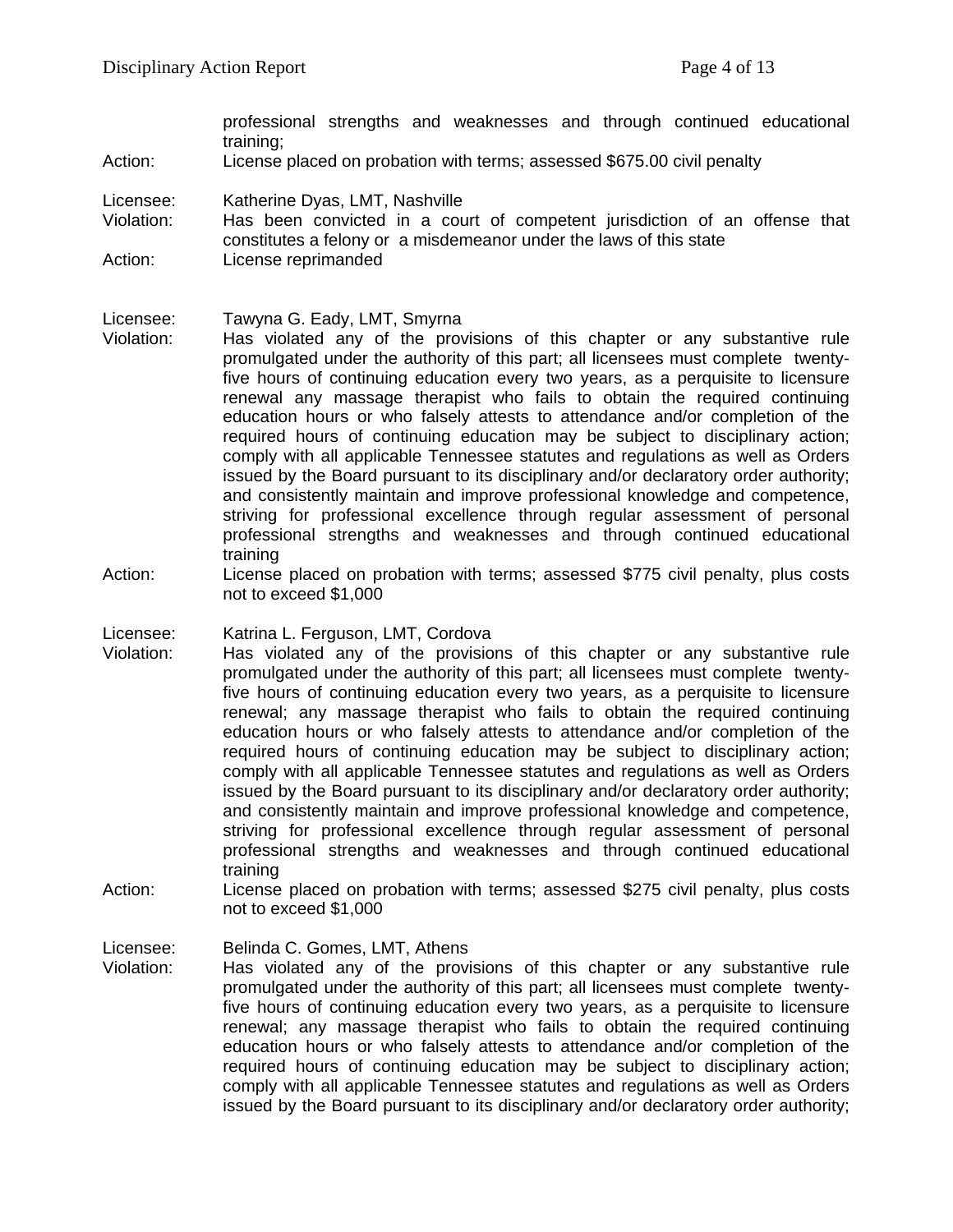and consistently maintain and improve professional knowledge and competence, striving for professional excellence through regular assessment of personal professional strengths and weaknesses and through continued educational training; is guilty of fraud in the practice of massage or fraud or deceit in the licensee's admission to the practice of massage

Action: License placed on probation with terms; assessed \$250 civil penalty, plus costs not to exceed \$1,000

Licensee: Katie A. Huff, LMT, Cleveland<br>Violation: Has violated any of the pr

Has violated any of the provisions of this chapter or any substantive rule promulgated under the authority of this part; all licensees must complete twentyfive hours of continuing education every two years, as a perquisite to licensure renewal; any massage therapist who fails to obtain the required continuing education hours or who falsely attests to attendance and/or completion of the required hours of continuing education may be subject to disciplinary action; comply with all applicable Tennessee statutes and regulations as well as Orders issued by the Board pursuant to its disciplinary and/or declaratory order authority; and consistently maintain and improve professional knowledge and competence, striving for professional excellence through regular assessment of personal professional strengths and weaknesses and through continued educational training

- Action: License placed on probation with terms; assessed \$400 civil penalty, plus costs not to exceed \$1,000
- Licensee: Jennifer L. Keeton, LMT, Linden
- Violation: Has violated any of the provisions of this chapter or any substantive rule promulgated under the authority of this part; all licensees must complete twentyfive hours of continuing education every two years, as a perquisite to licensure renewal; any massage therapist who fails to obtain the required continuing education hours or who falsely attests to attendance and/or completion of the required hours of continuing education may be subject to disciplinary action; comply with all applicable Tennessee statutes and regulations as well as Orders issued by the Board pursuant to its disciplinary and/or declaratory order authority; and consistently maintain and improve professional knowledge and competence, striving for professional excellence through regular assessment of personal professional strengths and weaknesses and through continued educational training
- Action: License placed on probation with terms; assessed \$1,550 civil penalty, plus costs not to exceed \$1,000

Licensee: Lynnetta M. Logan, LMT, Nashville

Violation: Has violated any of the provisions of this chapter or any substantive rule promulgated under the authority of this part; all licensees must complete twentyfive hours of continuing education every two years, as a perquisite to licensure renewal; any massage therapist who fails to obtain the required continuing education hours or who falsely attests to attendance and/or completion of the required hours of continuing education may be subject to disciplinary action; comply with all applicable Tennessee statutes and regulations as well as Orders issued by the Board pursuant to its disciplinary and/or declaratory order authority; and consistently maintain and improve professional knowledge and competence,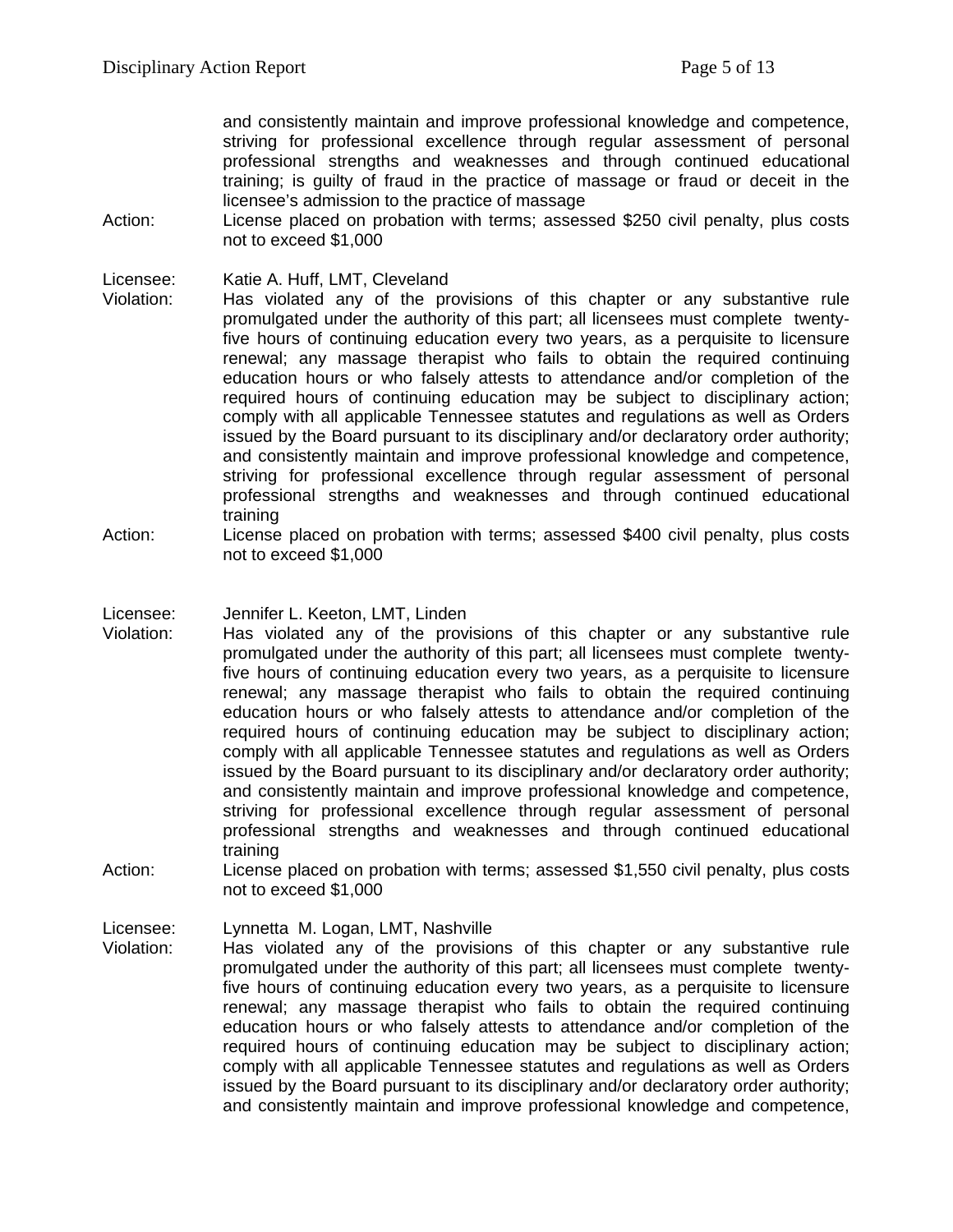striving for professional excellence through regular assessment of personal professional strengths and weaknesses and through continued educational training; is guilty of fraud in the practice of massage or fraud or deceit in the licensee's admission to the practice of massage

Action: License placed on probation with terms; assessed \$1,550 civil penalty, plus costs not to exceed \$1,000

Licensee: Yurong Ma, LMT, Clarksville

- Violation: Has violated any of the provisions of this part or any substantive rule promulgated under the authority of this part; has violated or attempted to violate, directly, or indirectly, or has assisted in or abetted the violation of, or conspired to violate, any provision of this chapter or any lawful order of the board issued pursuant to this chapter
- Action: License revoked

Licensee: Andrea Norris, LMT, Memphis<br>Violation: Has violated any of the pro-

- Has violated any of the provisions of this chapter or any substantive rule promulgated under the authority of this part; all licensees must complete twentyfive hours of continuing education every two years, as a perquisite to licensure renewal; any massage therapist who fails to obtain the required continuing education hours or who falsely attests to attendance and/or completion of the required hours of continuing education may be subject to disciplinary action; comply with all applicable Tennessee statutes and regulations as well as Orders issued by the Board pursuant to its disciplinary and/or declaratory order authority; and consistently maintain and improve professional knowledge and competence, striving for professional excellence through regular assessment of personal professional strengths and weaknesses and through continued educational training; is guilty of fraud in the practice of massage or fraud or deceit in the licensee's admission to the practice of massage
- Action: License placed on probation with terms; assessed \$1,550 civil penalty; plus costs not to exceed \$1,000

Licensee: Peter W. Peterson, LMT, Franklin

- Violation: Has violated any of the provisions of this chapter or any substantive rule promulgated under the authority of this part; any massage therapists who fails to obtain the required continuing education hours or who falsely attests to attendance and/or completion of the required hours of continuing education may be subject to disciplinary action; comply with all applicable Tennessee statutes and regulations as well as Orders issued by the Board pursuant to its disciplinary and/or declaratory order authority; and consistently maintain and improve professional knowledge and competence, striving for professional excellence through regular assessment of personal professional strengths and weaknesses and through continued educational training
- Action: License placed on probation with terms; assessed \$775 civil penalty, plus costs not to exceed \$1,000

Licensee: LaToshia D. Towns, LMT, Memphis<br>Violation: Has violated any of the provision Has violated any of the provisions of this chapter or any substantive rule promulgated under the authority of this part all licensees must complete twentyfive hours of continuing education every two years, as a perquisite to licensure renewal any massage therapist who fails to obtain the required continuing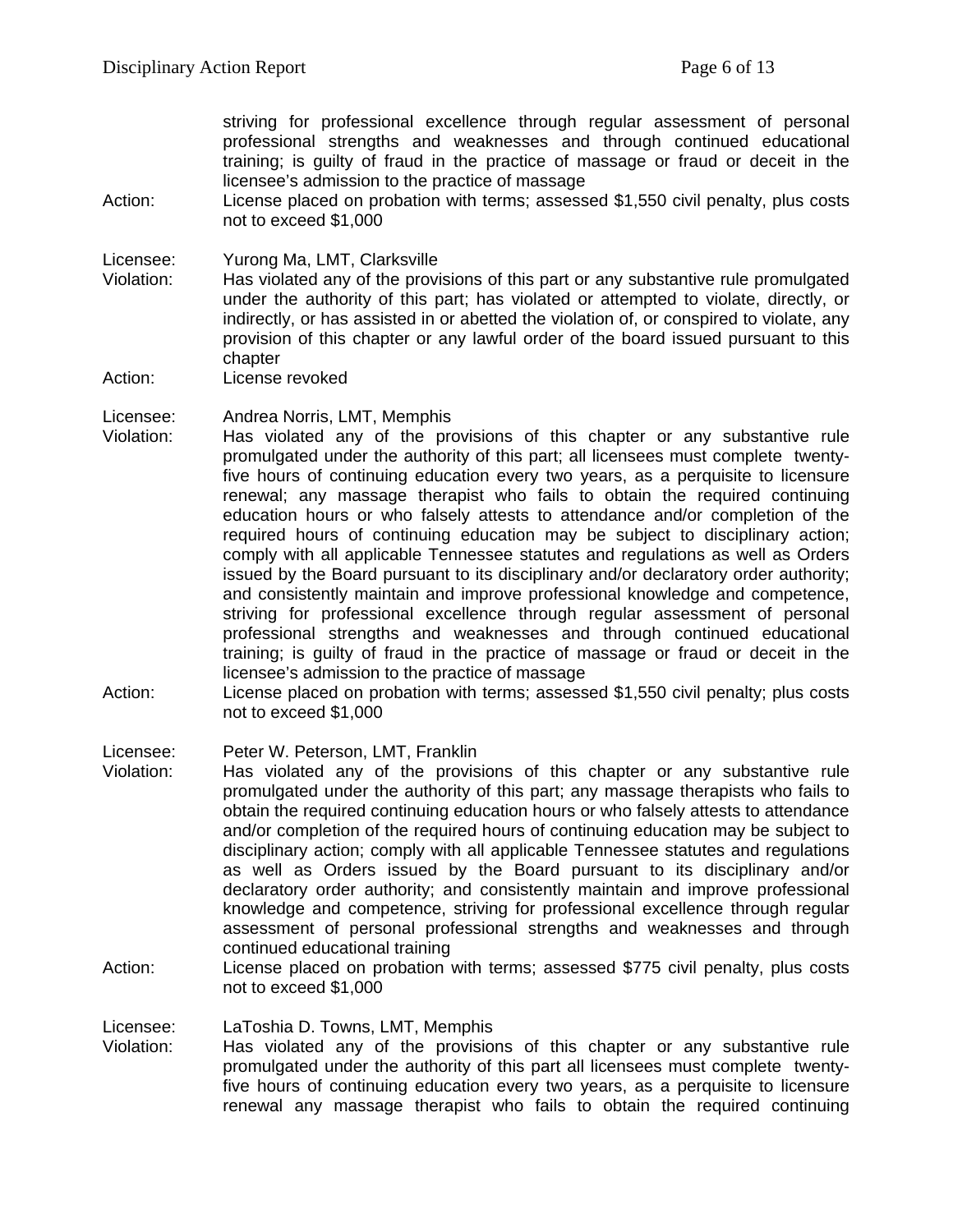education hours or who falsely attests to attendance and/or completion of the required hours of continuing education may be subject to disciplinary action; comply with all applicable Tennessee statutes and regulations as well as Orders issued by the Board pursuant to its disciplinary and/or declaratory order authority; and consistently maintain and improve professional knowledge and competence, striving for professional excellence through regular assessment of personal professional strengths and weaknesses and through continued educational training; is guilty of fraud in the practice of massage or fraud or deceit in the licensee's admission to the practice of massage

Action: License placed on probation with terms; assessed \$1,150 civil penalty, plus costs not to exceed \$1,000

Licensee: Mark D. Wilczopolski, LMT, Chattanooga Has violated any of the provisions of this part or any substantive rule promulgated under the authority of this part; is guilty of unethical or unprofessional conduct Action: License voluntarily surrendered

# **BOARD OF MEDICAL EXAMINERS**

| Licensee:               | Christopher Boy, PA, Bloomington Springs                                                                                                                                                                                                                                 |
|-------------------------|--------------------------------------------------------------------------------------------------------------------------------------------------------------------------------------------------------------------------------------------------------------------------|
| Violation:              | Previous criminal history                                                                                                                                                                                                                                                |
| Action:                 | Restricted license                                                                                                                                                                                                                                                       |
| Licensee:               | Kimberly Kelly-Harper, MD, Honolulu, HI*                                                                                                                                                                                                                                 |
| Violation:              | Failed to pay student loan                                                                                                                                                                                                                                               |
| Action:                 | License suspended                                                                                                                                                                                                                                                        |
| Licensee:<br>Violation: | Donald F. Ramsey, MD, Knoxville<br>Disciplinary action against a person licensed to practice medicine by another state<br>or territory of the United States for any acts or omissions that would constitute<br>grounds for discipline of a person licensed in this state |
| Action:                 | License suspended with terms; assessed \$500 civil penalty, plus cost not to<br>exceed \$1,000                                                                                                                                                                           |
| Licensee:               | John J. Tasker, MD, Kingsport                                                                                                                                                                                                                                            |
| Violation:              | Violation of Board Order                                                                                                                                                                                                                                                 |
| Action:                 | License revoked with terms; assessed costs not to exceed \$1,000                                                                                                                                                                                                         |

*\*License disciplined September 2014*

### **MEDICAL LABORATORY BOARD**

Licensee: Jeff C. Wagner, LLP, Madison<br>Violation: Violating or aiding and abetting Violating or aiding and abetting in the violation of any provisions of this chapter or the rules or regulations promulgated under this chapter Action: License reprimanded with terms; assessed \$1,200 civil penalty; plus cost not to exceed \$1,000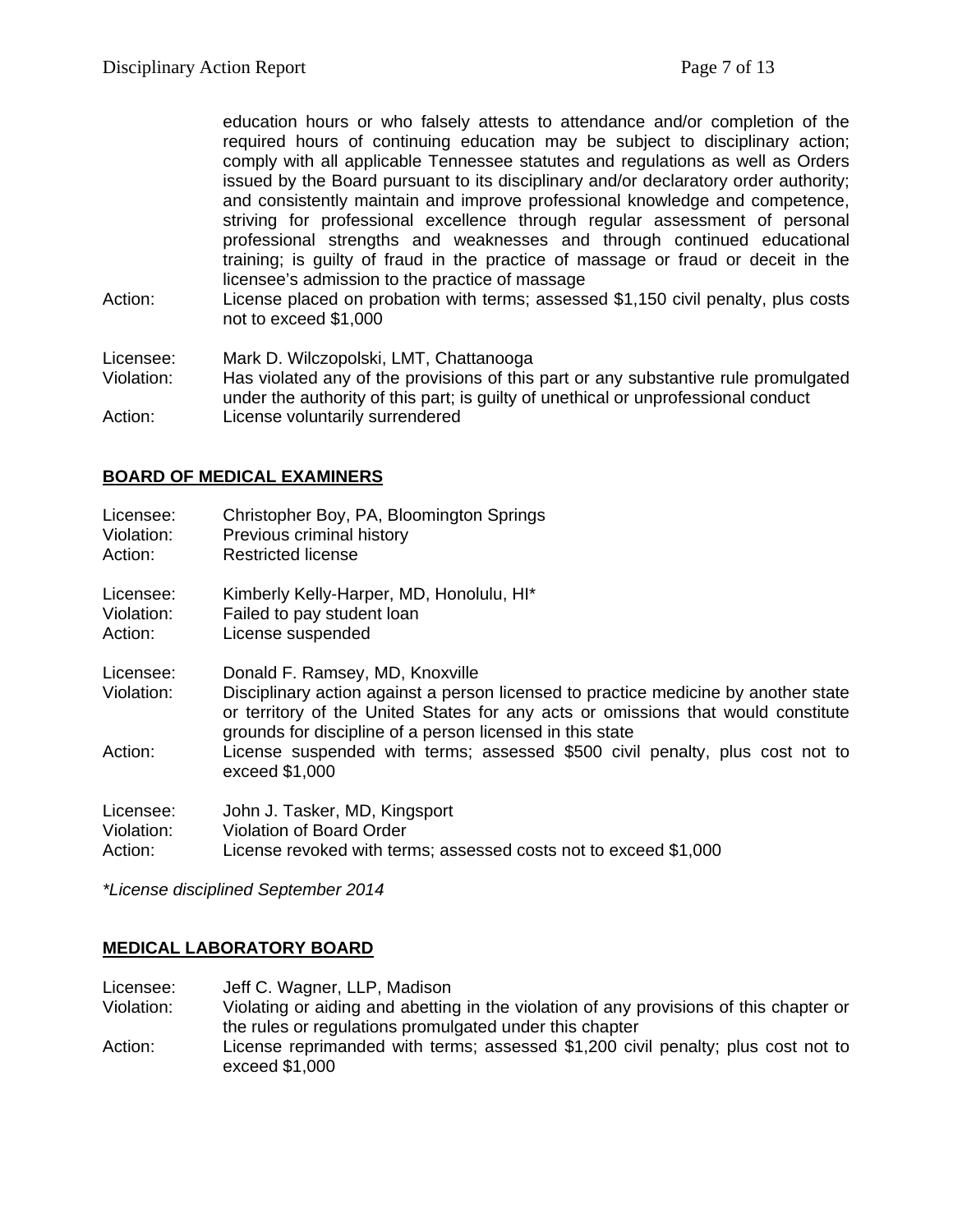#### **BOARD OF NURSING**

| Licensee:                          | Sarah Armstrong, RN, Toone                                                                                                                                                                                                                                                                                                                                                                                                                                                                                                                                                                                                                                                                                                                                                                                                                                                                                                                                                                                                                                                                                                                                                                                                                                                                                                                                                                                                                                                                                                                                                                                                                                                                                                                                                                                                                                                                                                                                                                                                                                                                                                                                                                                                                                                                                                                                                                                                                                                                                                                                                                                                                                                                                 |
|------------------------------------|------------------------------------------------------------------------------------------------------------------------------------------------------------------------------------------------------------------------------------------------------------------------------------------------------------------------------------------------------------------------------------------------------------------------------------------------------------------------------------------------------------------------------------------------------------------------------------------------------------------------------------------------------------------------------------------------------------------------------------------------------------------------------------------------------------------------------------------------------------------------------------------------------------------------------------------------------------------------------------------------------------------------------------------------------------------------------------------------------------------------------------------------------------------------------------------------------------------------------------------------------------------------------------------------------------------------------------------------------------------------------------------------------------------------------------------------------------------------------------------------------------------------------------------------------------------------------------------------------------------------------------------------------------------------------------------------------------------------------------------------------------------------------------------------------------------------------------------------------------------------------------------------------------------------------------------------------------------------------------------------------------------------------------------------------------------------------------------------------------------------------------------------------------------------------------------------------------------------------------------------------------------------------------------------------------------------------------------------------------------------------------------------------------------------------------------------------------------------------------------------------------------------------------------------------------------------------------------------------------------------------------------------------------------------------------------------------------|
| Violation:                         | <b>Violation of Board Order</b>                                                                                                                                                                                                                                                                                                                                                                                                                                                                                                                                                                                                                                                                                                                                                                                                                                                                                                                                                                                                                                                                                                                                                                                                                                                                                                                                                                                                                                                                                                                                                                                                                                                                                                                                                                                                                                                                                                                                                                                                                                                                                                                                                                                                                                                                                                                                                                                                                                                                                                                                                                                                                                                                            |
| Action:                            | Stay of revocation lifted; license revoked                                                                                                                                                                                                                                                                                                                                                                                                                                                                                                                                                                                                                                                                                                                                                                                                                                                                                                                                                                                                                                                                                                                                                                                                                                                                                                                                                                                                                                                                                                                                                                                                                                                                                                                                                                                                                                                                                                                                                                                                                                                                                                                                                                                                                                                                                                                                                                                                                                                                                                                                                                                                                                                                 |
| Licensee:                          | Suzanne Bennett, RN, Rossville                                                                                                                                                                                                                                                                                                                                                                                                                                                                                                                                                                                                                                                                                                                                                                                                                                                                                                                                                                                                                                                                                                                                                                                                                                                                                                                                                                                                                                                                                                                                                                                                                                                                                                                                                                                                                                                                                                                                                                                                                                                                                                                                                                                                                                                                                                                                                                                                                                                                                                                                                                                                                                                                             |
| Violation:                         | Failed to pay student loan                                                                                                                                                                                                                                                                                                                                                                                                                                                                                                                                                                                                                                                                                                                                                                                                                                                                                                                                                                                                                                                                                                                                                                                                                                                                                                                                                                                                                                                                                                                                                                                                                                                                                                                                                                                                                                                                                                                                                                                                                                                                                                                                                                                                                                                                                                                                                                                                                                                                                                                                                                                                                                                                                 |
| Action:                            | License suspended                                                                                                                                                                                                                                                                                                                                                                                                                                                                                                                                                                                                                                                                                                                                                                                                                                                                                                                                                                                                                                                                                                                                                                                                                                                                                                                                                                                                                                                                                                                                                                                                                                                                                                                                                                                                                                                                                                                                                                                                                                                                                                                                                                                                                                                                                                                                                                                                                                                                                                                                                                                                                                                                                          |
| Licensee:                          | Jessica Bonar, LPN, Lascassas                                                                                                                                                                                                                                                                                                                                                                                                                                                                                                                                                                                                                                                                                                                                                                                                                                                                                                                                                                                                                                                                                                                                                                                                                                                                                                                                                                                                                                                                                                                                                                                                                                                                                                                                                                                                                                                                                                                                                                                                                                                                                                                                                                                                                                                                                                                                                                                                                                                                                                                                                                                                                                                                              |
| Violation:                         | Failed to pay student loan                                                                                                                                                                                                                                                                                                                                                                                                                                                                                                                                                                                                                                                                                                                                                                                                                                                                                                                                                                                                                                                                                                                                                                                                                                                                                                                                                                                                                                                                                                                                                                                                                                                                                                                                                                                                                                                                                                                                                                                                                                                                                                                                                                                                                                                                                                                                                                                                                                                                                                                                                                                                                                                                                 |
| Action:                            | License suspended                                                                                                                                                                                                                                                                                                                                                                                                                                                                                                                                                                                                                                                                                                                                                                                                                                                                                                                                                                                                                                                                                                                                                                                                                                                                                                                                                                                                                                                                                                                                                                                                                                                                                                                                                                                                                                                                                                                                                                                                                                                                                                                                                                                                                                                                                                                                                                                                                                                                                                                                                                                                                                                                                          |
| Licensee:<br>Violation:<br>Action: | John Michael Briley, RN/APN, Jackson<br>Unfit or incompetent by reason of negligence, habits or other cause; addicted to<br>alcohol or drugs to the degree of interfering with nursing duties; and<br>unprofessional conduct, to wit: has violated or attempted to violate, directly or<br>indirectly, or assisted in or abetted the violation of or conspired to violate any<br>provision of this chapter or any lawful order of the Board issued pursuant thereto;<br>making false or materially incorrect, inconsistent or unintelligible entries in any<br>patient records or in the records of any health care facility, school, institution or<br>other work place location pertaining to the obtaining, possessing or administration<br>of any controlled substance as defined in the Federal Controlled Substances Act;<br>unauthorized use or removal of narcotics, drugs, supplies, or equipment from any<br>health care facility, school, institution or other work place location; the use of any<br>intoxicating beverage or the illegal use of any narcotic or dangerous drug while on<br>duty in any health care facility, school, institution, or other work place location;<br>being under the influence of alcoholic beverages, or under the influence of drugs<br>which impair judgment while on duty in any health care facility, school, institution<br>or other work place location; impersonating another licensed practitioner;<br>assigning unqualified persons to perform functions of licensed persons or<br>delegating nursing care functions and tasks and/or responsibilities to others<br>contrary to the Nurse Practice Act or rules and regulations to the detriment of<br>failing to supervise persons to whom nursing functions are<br>patient safety;<br>delegated or assigned; aiding, abetting, assisting or hiring an individual to violate<br>or circumvent any law or duly promulgated rule intended to guide the conduct of a<br>nurse or any other licensed health care provider; failing to take appropriate action<br>in safeguarding the patient from incompetent health care practices; failing to<br>report, through proper channels, facts known to the individual regarding<br>incompetent, unethical or illegal practice of any health care provider; over-<br>prescribing, or prescribing in a manner inconsistent with Rules 1000-04-.08 and<br>1000-04-.09; practicing professional nursing in a manner inconsistent with T.C.A.<br>63-7-103; performing nursing techniques or procedures without proper education<br>and practice; and engaging in acts of dishonesty which relate to the practice of<br>nursing<br>License voluntarily surrendered |
| Licensee:                          | Debra Brown, RN, Blountville                                                                                                                                                                                                                                                                                                                                                                                                                                                                                                                                                                                                                                                                                                                                                                                                                                                                                                                                                                                                                                                                                                                                                                                                                                                                                                                                                                                                                                                                                                                                                                                                                                                                                                                                                                                                                                                                                                                                                                                                                                                                                                                                                                                                                                                                                                                                                                                                                                                                                                                                                                                                                                                                               |

Violation: Failed to pay student loan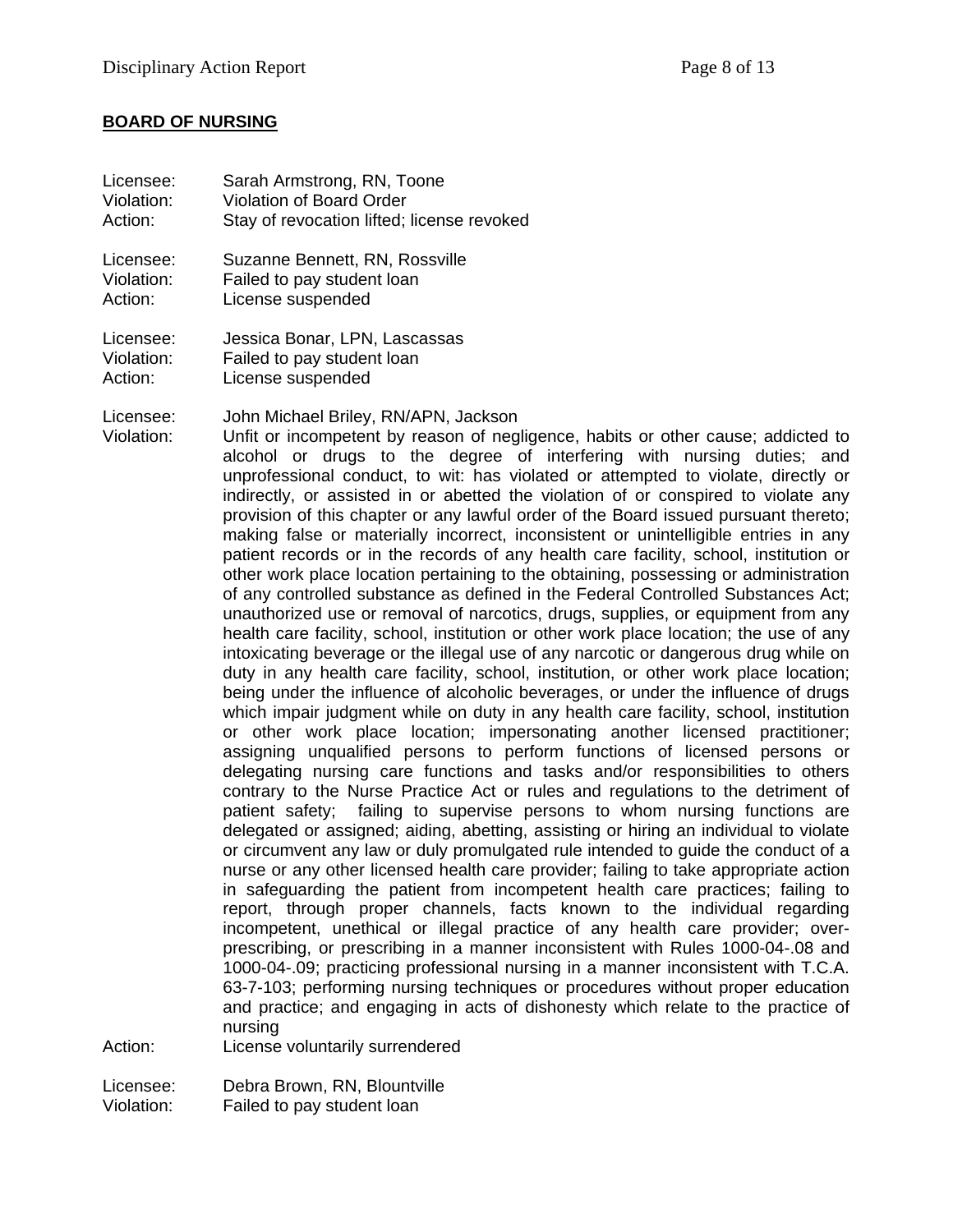| Action:    | License suspended                          |
|------------|--------------------------------------------|
| Licensee:  | Tammy Coffey, LPN, Morristown              |
| Violation: | Failed to pay student loan                 |
| Action:    | License suspended                          |
| Licensee:  | Tiajoi Daniel, RN, Cordova                 |
| Violation: | Failed to pay student loan                 |
| Action:    | License suspended                          |
| Licensee:  | Ashley Gathright, LPN, Memphis             |
| Violation: | Failed to pay student loan                 |
| Action:    | License suspended                          |
| Licensee:  | Holly Hughes, RN Memphis                   |
| Violation: | Failed to pay student loan                 |
| Action:    | License suspended                          |
| Licensee:  | Robyn Jennings, RN, Knoxville              |
| Violation: | Failed to pay student loan                 |
| Action:    | License suspended                          |
| Licensee:  | Patricia Jones, RN, Nashville              |
| Violation: | Failed to pay student loan                 |
| Action:    | License suspended                          |
| Licensee:  | Margaret Moore, RN/LPN, Antioch            |
| Violation: | Failed to pay student loan                 |
| Action:    | License suspended                          |
| Licensee:  | Kathryn Rapp, RN, Nashville                |
| Violation: | Failed to pay student loan                 |
| Action:    | License suspended                          |
| Licensee:  | Cindy Rene Raybon, LPN, Murfreesboro       |
| Violation: | Violation of Board Order                   |
| Action:    | Stay of revocation lifted; license revoked |
| Licensee:  | Brian Shreeve, LPN, Goodlettsville         |
| Violation: | Failed to pay student loan                 |
| Action:    | License suspended                          |
| Licensee:  | Joy Stafford, RN, Knoxville                |
| Violation: | Failed to pay student loan                 |
| Action:    | License suspended                          |
| Licensee:  | Jamie R. White, LPN, Adamsville            |
| Violation: | Violation of Board Order                   |
| Action:    | Stay of revocation lifted; license revoked |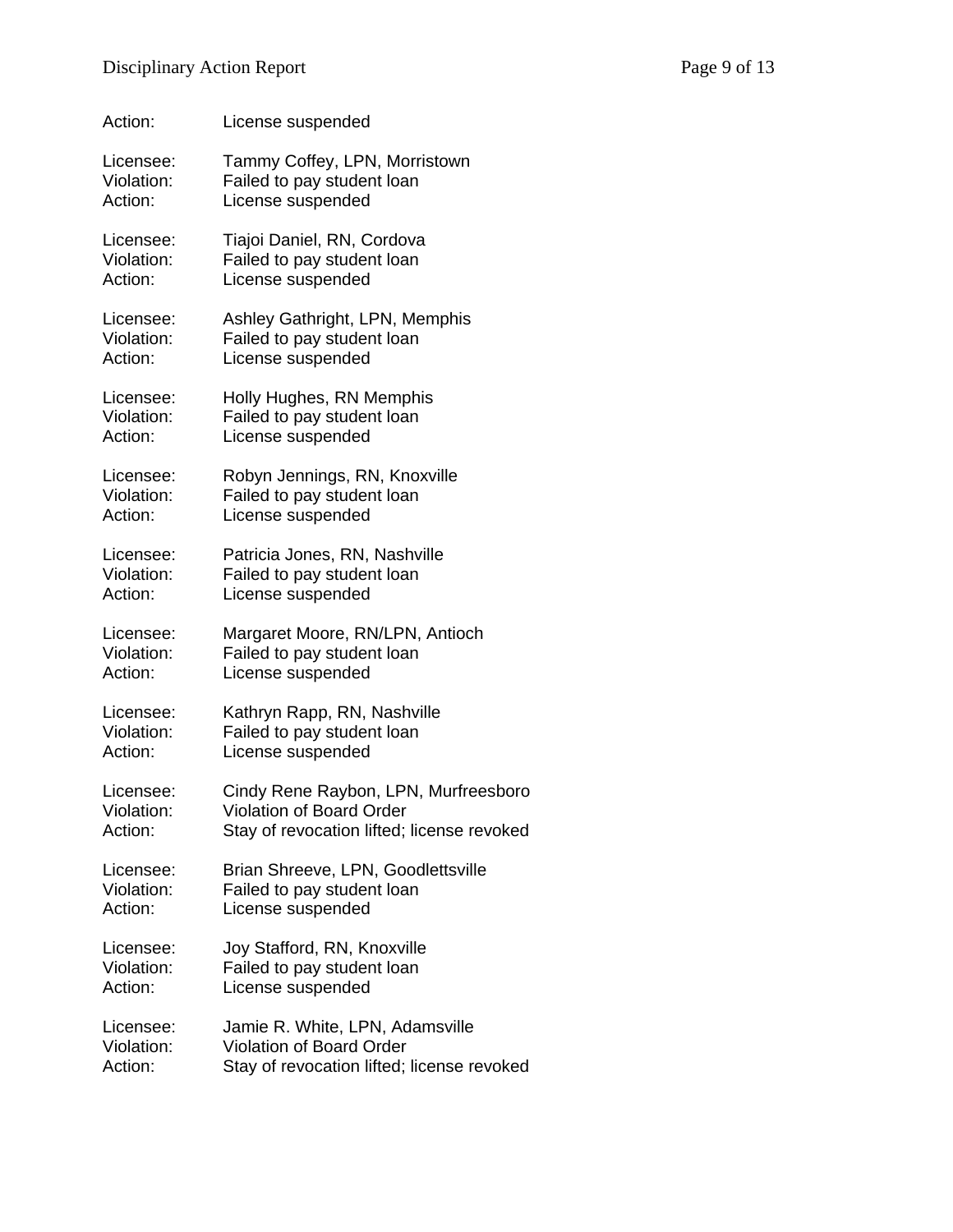## **BOARD OF OCCUPATIONAL THERAPY**

Licensee: Shayna Rattler OT, Olive Branch, MS\*<br>Violation: Violated or attempted violation, directly

Violated or attempted violation, directly or indirectly, or assisting in or abetting the violation of, or conspiring to violate any provision of this chapter or, any lawful order of the board issued pursuant thereto or any criminal statute of the State of Tennessee

Action: License suspended with terms

*\*License disciplined in August 2012*

### **BOARD OF PHYSICAL THERAPY**

| Licensee:  | Howard Bates, PTA, Mount Juliet |
|------------|---------------------------------|
| Violation: | Failed to pay student loan      |
| Action:    | License suspended               |
| Licensee:  | Gene Driskill, PTA, Jacksbor*   |
| Violation: | Failed to pay student loan      |
| Action:    | License suspended               |
| Licensee:  | Clinton Hurd, PTA, Eidson**     |
| Violation: | Failed to pay student loan      |
| Action:    | License suspended               |

*\*Licensed disciplined August 2014* \*\**Licensed disciplined September 2014*

### **BOARD OF PHARMACY**

Licensee: East Tennessee Discount Drugs, Strawberry Plains

Violation: Failed to comply with a lawful order or duly promulgated rule of the board Action: Assessed \$5,000 civil penalty; dispensing Pharmacists employed by pharmacy must complete 15 hours of continuing education regarding pharmacy practice relating to the dispensing of controlled substances and ethics; plus facility must obtain practice monitoring provided by an organization or other entity. Approved by the Executive Director of the Board

### **BOARD OF EXAMINERS IN PSYCHOLOGY**

- Licensee: Linda Arbaugh-Patin, PE, Nashville
- Violation: Failed to adhere to Rule 1180-3-.01(4)(a)(b) with regard to practicing without a supervisor

Action: License reprimanded with terms; assessed cost not to exceed \$1,000

### **BOARD OF RESPIRATORY CARE**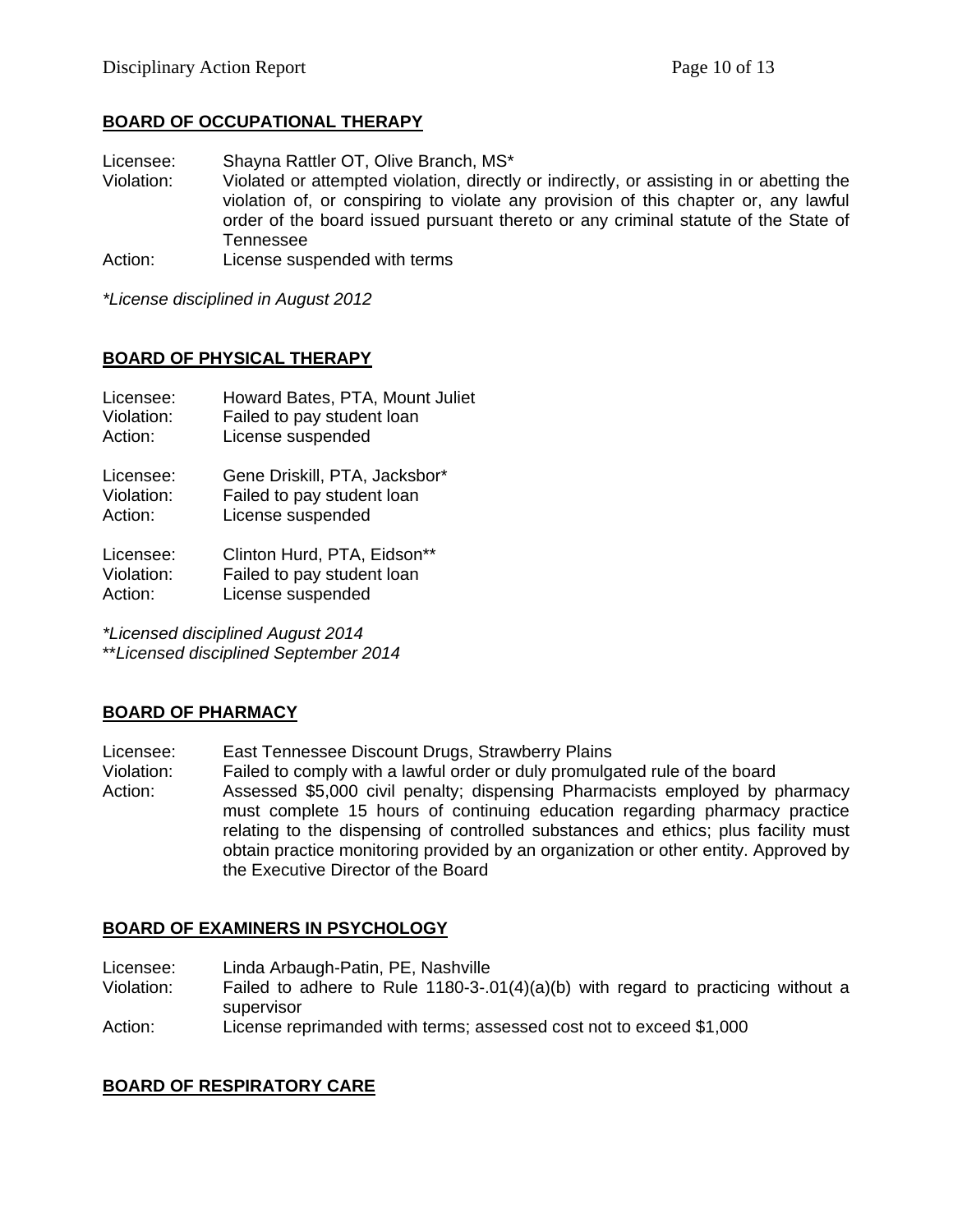| Licensee:  | Melissa Deprimo, RRT, Elizabethton*   |
|------------|---------------------------------------|
| Violation: | Failed to pay student loan            |
| Action:    | License suspended                     |
| Licensee:  | Joy Denise Massingill, RRT, Kimball   |
| Violation: | Failed to pay student loan            |
| Action:    | License suspended                     |
| Licensee:  | Stacy Nicole Miller, RRT, Merrill, WI |
| Violation: | Failed to pay student loan            |
| Action:    | License suspended                     |
| Licensee:  | Lennie Robertson, CRT, Marion, AR**   |
| Violation: | Failed to pay student loan            |
| Action:    | License suspended                     |
| Licensee:  | Katherine Worley, CRT, Dickson        |
| Violation: | Failed to pay student loan            |
| Action:    | License suspended                     |

*\*License disciplined September 2014* \*\**License disciplined June 2014*

### **BOARD OF SOCIAL WORKER LICENSURE**

| Licensee:  | Anneke Louise Moody, LMSW, Knoxville* |
|------------|---------------------------------------|
| Violation: | Practicing on expired license         |
| Action:    | Assessed \$500 civil penalty          |
| Licensee:  | Johanna Ojo, LMSW, Chattanooga*       |
| Violation: | Practicing on expired license         |
| Action:    | Assessed \$200 civil penalty          |

*\*License disciplined in July 2014*

# **DIVISION OF HEALTHCARE FACILITIES**

Licensee: Interim Health Care of Memphis, Inc. (Home Health Agency)

Violation: Failed to ensure patients received appropriate pain assessment and control for two patients; failed to conduct a complete wound assessment, including a pain assessment for one patient; failed to provide oversight to ensure that day to day operations were conducted with adherence to policy and procedures of the agency regulatory requirements and according to the needs of the patients; administrator failed to direct the ongoing functions of the Home Health Agency and maintain communications with all disciplines; failed to ensure that the nursing staff provided care according physician orders and the plan of care; failed to complete a wound assessment for one patient from April 29, 2011 to November 24, 2012; failed to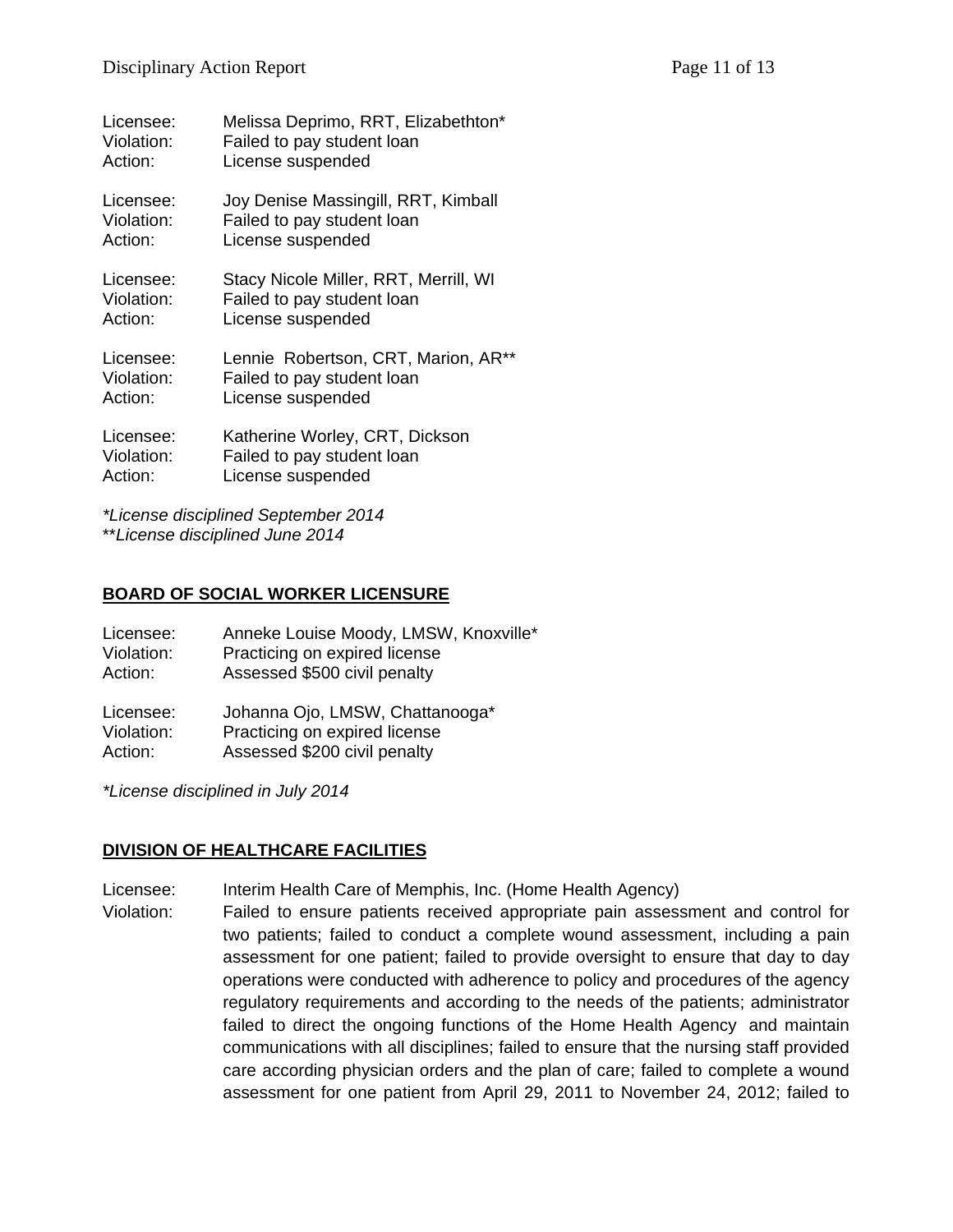assess whether the Home Health Agency could continue to competently provide care for one patient; failed to properly document a wound for one patient; failed to revise plan of care to reflect that a patient had developed a pressure ulcer; failed to provide a complete wound assessment documenting stage and depth of a wound for one patient; failed to revise plan of care to include new wound and documentation of physician's order directing the care of the new wound for one patient; failed to conduct a comprehensive assessment that accurately reflected the patient's current health status and present information to establish that the Home Health Agency could meet the needs of the patient; failed to ensure clinical records were maintained with accepted professional standards; forged a discharge summary; failed to ensure that the registered nurse provided oversight for the initiation, implementation, adherence to and revision of the plan of care and its interventions; failed to evaluate a patient's level of functioning, to develop the plan of care and to revise the plan of care as needed; such actions resulted in serious threat to the health and safety of patients.

Action: Licensure Revoked

### **ABUSE REGISTRY**

| Name:       | Lakeisha Benson           |
|-------------|---------------------------|
| Abuse:      | Neglect                   |
| Profession: | Caregiver                 |
| Name:       | Karen L. Bowling          |
| Abuse:      | Misappropriation          |
| Profession: | Not provided              |
| Name:       | Sheena Lashunda Gentry    |
| Abuse:      | Theft/Misappropriation    |
| Profession: | Caretaker                 |
| Name:       | Roblyn Hayes              |
| Abuse:      | Misappropriation          |
| Profession: | CNA(revoked)              |
| Name:       | Sasha Dawn Johnson        |
| Abuse:      | Theft/Misappropriation    |
| Profession: | CNA(revoked)              |
| Name:       | <b>Shena Dewone Jones</b> |
| Abuse:      | Physical                  |
| Profession: | CNA(revoked)              |
| Name:       | Aderemi Osinloye          |
| Abuse:      | Physical                  |
| Profession: | Psychiatric Technician    |
| Name:       | Adam Lee Stafford         |